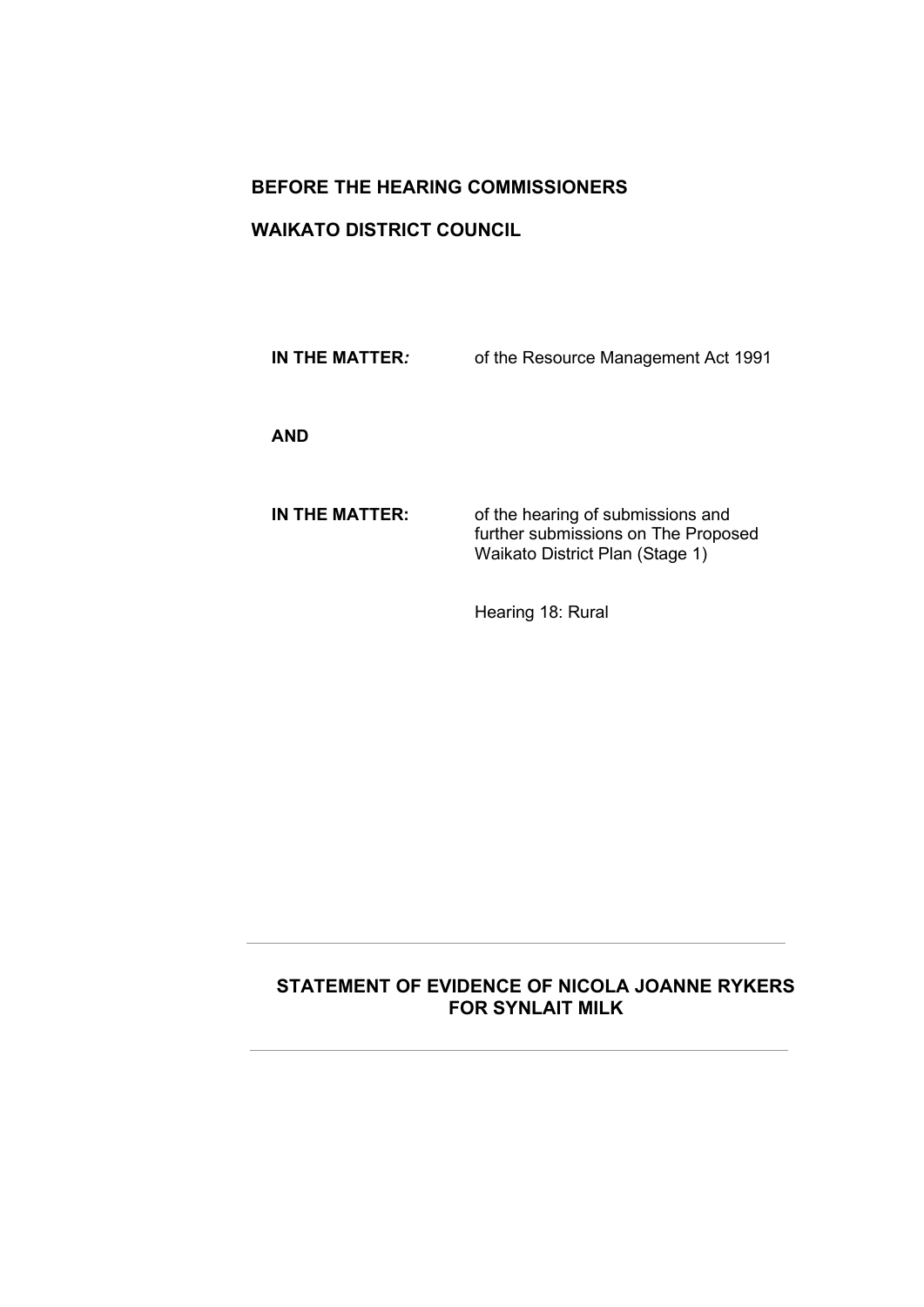## **INTRODUCTION**

- 1 My name is Nicola Joanne Rykers.
- 2 I am a Director of Locality Ltd, a company I established in 2016 to provide planning consultancy services. I am a sole practitioner. Prior to this role I held the position of Director of Urban Design and Engagement at the Central City Development Unit of the Canterbury Earthquake Recovery Authority (CERA), and was previously a Partner of Boffa Miskell Limited, a planning, design and ecology consultancy.
- 3 I have a Bachelor of Regional Planning (Honours) degree from Massey University and I am a full member of the New Zealand Planning Institute.
- 4 I have practiced in the planning profession for 30 years, working on a broad range of projects that have included policy analysis and development, the development of rules, the scoping and preparation of environmental assessments and resource consents, and the provision of strategic planning advice to organisations and individuals on land use development. I have provided planning advice and services to Synlait since 2010 (excluding my time at CERA).
- 5 I have read, understood and will comply with the Code of Conduct for Expert Witnesses contained in the Environment Court's Practice Note 2014. This evidence has been prepared in accordance with this Note and I agree to comply with it.
- 6 My evidence shall address the submission points made by Synlait Milk Limited (Synlait) in relation to the policies and rules that concern sensitive activities located in the Rural Zone, and the potential for reverse sensitivity effects on the Heavy Industrial Zone. My evidence is structured as follows:
	- Consideration of Synlait submissions in relation to Rural Subdivision.
	- Identification of the policy direction in the Waikato Regional Policy Statement.
	- Consideration of the Synlait submission in relation to Policy 5.3.7 Separation of incompatible activities.
	- Consideration of Synlait's submissions concerned with the setback rules 22.3.7.2 and 22.3.7.4 in Chapter 22.
- 7 I also note that Synlait previously presented evidence to the Hearing Commissioners during Hearing 7: Industrial. In that evidence Synlait explained why it had purchased a site in the Heavy Industrial Zone in Pokeno. The more liberal rules in a Heavy Industrial Zone provide a less constrained operating environment, enabling optimisation of industrial processes and the potential for diversification in the future. Those aspects of its evidence are also related to this hearing, particularly in relation to the issues of setback and the Plan's mechanisms for separation of incompatible activities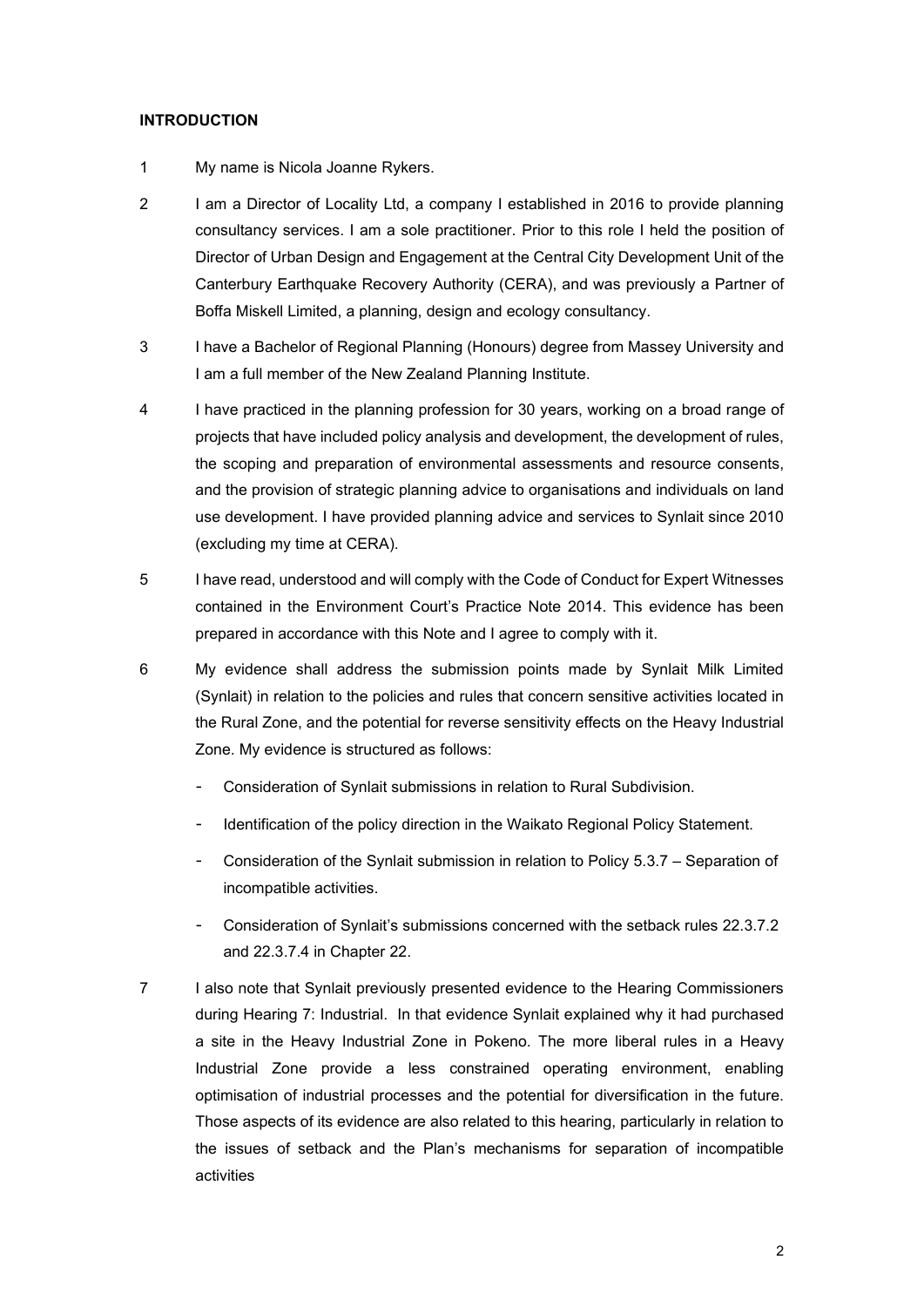#### **RURAL SUBDIVISION**

- 8 Synlait has lodged a submission **581.34** seeking Rule 22.4.1.2RD(b)(iv) General subdivision be amended as follows:
- 9 (iv) potential for subdivision and subsequent activities to adversely affect adjoining activities through reverse sensitivity-effects.
- 10 Synlait's submission **581.35** similarly seeks to amend Rule 22.4.1.5RD(b)(iv) Rural Hamlet Subdivision with the same wording.
- 11 These submission points have been recommended to be accepted by the s42A report writer on the basis that the suggested wording clarifies the matters to be considered at the time of subdivision and aligns with policy in the Waikato Regional Policy Statement (WRPS). I support the recommendation of the report but note that addressing reverse sensitivity at the subdivision stage is only part of the issue. New housing development on existing rural lots, being a single house or multiple houses, require the same level of scrutiny for reverse sensitivity effects.

## **WAIKATO REGIONAL POLICY STATEMENT – REVERSE SENSITIVITY**

- 12 Policy 4.4 of the WRPS requires that "the management of natural and physical resources provides for the continued operation and development of regionally significant industry and primary production activities" through a list of 7 considerations or factors, one of which includes "(f). avoiding or minimising the potential for reverse sensitivity".
- 13 Section 4.4.1 of the WRPS then goes on to direct that "district and regional plans should provide for regionally significant industry and primary production" through a number of specific actions. These include "(a). identifying appropriate provisions, including zones, to enable the operation and development of regionally significant industry.." and "(d). recognising the potential for regionally significant industry and primary production activities to have adverse effects beyond its boundaries and the need to avoid or minimise the potential for reverse sensitivity effects". These matters must be considered alongside "(h). ensuring the adverse effects of regionally significant industry and primary production are avoided, remedied or mitigated." In my opinion, Synlait would fulfil the definition of a regionally significant industry.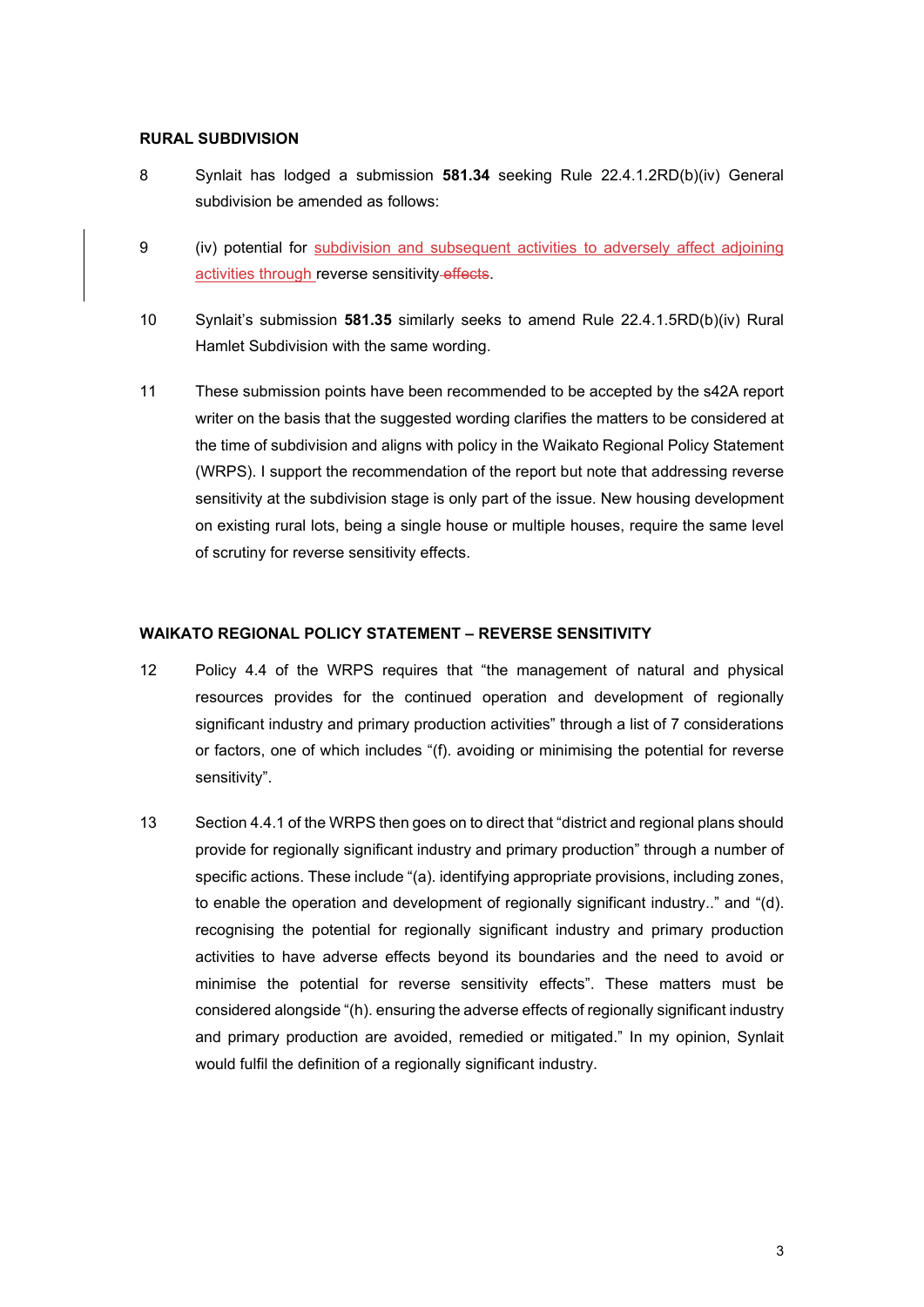## **POLICY 5.3.7**

- 14 With respect to the Synlait site, it is adjoined to the north west by General Industrial land. This has the effect of separating or buffering the Heavy Industrial Zone from the sensitive activities in the more distant Residential Zones.
- 15 Immediately adjoining Synlait, the land is zoned Rural where there is the potential for rural dwellings to be erected. A habitable building is required to be sited 25m from the Heavy Industrial Zone boundary in the Proposed District Plan.
- 16 Synlait's submission **581.12** sought the addition of new policies to Chapter 5 to specifically address the potential for increased housing density in the rural environment to encroach on lawfully established heavy industry activities. Whilst Synlait did not put forward specific wording, the significant number of other submissions on this matter has resulted in the s42A report writer recommending that Policy 5.3.7 be retitled and rewritten as follows:

5.3.7 Policy – Separation of incompatible activities

(a) Contain adverse effects as far as practicable within the site where the effect is generated, including through the provision of adequate separation distances between the activity and site boundaries.

(b) Ensure that the design and location of new sensitive land uses achieves adequate separation distances to mitigate potential reverse sensitivity effects on lawfullyestablished productive rural activities, intensive farming, rural industry, strategic infrastructure, or extractive activities.

17 I am generally in agreement with the approach of the s42A report writer except that I would suggest that sub-clause (b) be further amended to include "heavy industrial activities". If this is considered inappropriate as sub-clause (b) is about activities within the rural zone itself, as distinct from an adjoining zone, then I consider that a new subclause (c) could be added as follows, or with similar wording:

(c) Ensure that the design and location of new sensitive land uses achieves adequate separation distances to mitigate potential reverse sensitivity effects on lawfullyestablished heavy industrial activities in the adjoining Heavy Industrial Zone.

- 18 This additional clause would fall within the scope of Synlait's submission **581.12**.
- 19 To understand the necessity for this additional policy it is appropriate to have regard to the direction in the WRPS and to review how the policies and rules of the Proposed District Plan, as amended through s42A reports to date, are currently recognising the potential for reverse sensitivity effects on regionally significant industry. The WRPS requires these potential effects to be avoided or minimised.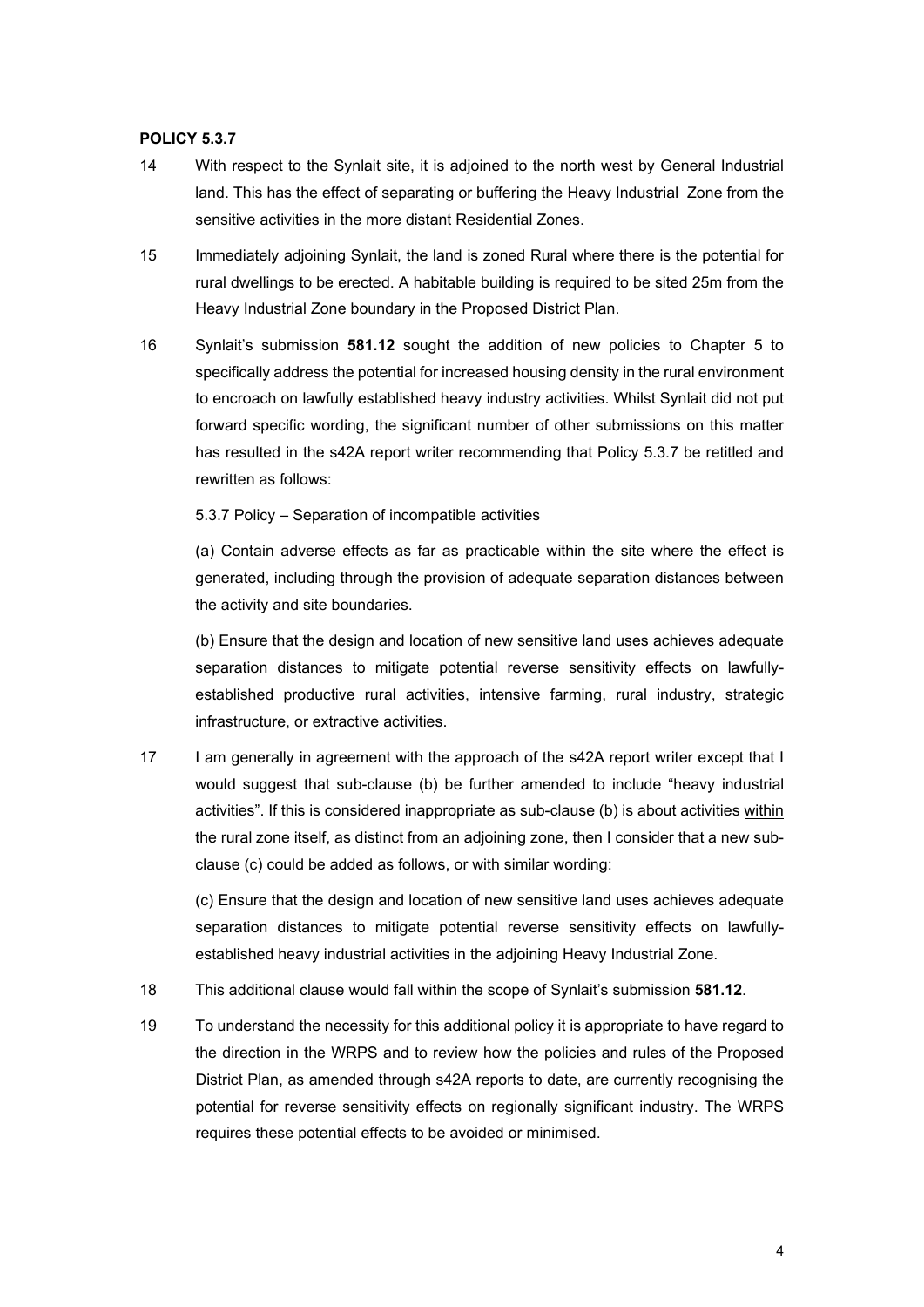20 The revised Chapter 4 Urban Environment (as worded in the s42Aa report at the conclusion of Hearing 7 ) includes Policy 4.7.11 which states:

Policy 4.7.11 Policy – Reverse sensitivity

(a) Development and subdivision design minimises reverse sensitivity effects on adjacent sites, adjacent activities on or the wider environment; and

(b) Avoid potential reverse sensitivity effects of locating new dwellings in the vicinity of an intensive farming, extraction industry or industrial activity.

- 21 It is relevant to note that sub-clause (b) includes industrial activities and uses the word "avoid". Accordingly, there is a strong policy directive for dwellings to avoid locating near the heavy industrial zone. My concern is that whilst the policy adopts an "avoid" directive, it is located at the end of Chapter 4 under Urban Subdivision and development and there is insufficient presence and consistency across all of the relevant chapters of the Proposed Plan to ensure that the potential for reverse sensitivity is being both recognised and managed as required by Policy 4.4. of the WRPS.
- 22 More specifically, Chapter 4 is concerned with urban subdivision and development, and would not apply to sensitive activities located in the Rural Zone. Similarly, within the policy suite for the General Industrial and Heavy Industrial Zones (Section 4.6), there are no policies proposed to recognise or provide for the protection of industrial activities from reverse sensitivity (regardless of which zone the activity is located in). It now also appears that Policy 5.3.7 of the Rural Chapter omits to identify heavy industry as a potential activity that sensitive activities should avoid being located near. In summary, it appears that there is a gap in the Proposed District Plan with no policy to protect the Heavy Industrial Zone at Pokeno from reverse sensitivity effects developing in the Rural Zone.
- 23 In my opinion, having regard to the policy directive of the WRPS, and the requirement of Policy 4.7.11 in the Proposed District Plan to avoid dwellings in the urban environment locating in the vicinity of an industrial activity, it would be appropriate and consistent to follow through with a complementary policy and rule in the Rural Chapter. In this context I would recommend that the Hearing Commissioners amend Policy 5.3.7 as outlined above.
- 24 With respect to rules, the Proposed Plan has a 25m setback for a habitable dwelling from the Heavy Industrial Zone, and the Residential, Business and Busines Town Centre Zones all require a 1.5m setback from any industrial zone. In the case of the Heavy Industrial Zone at Pokeno the Rural Zone is the only relevant zone and is discussed in the following section of my evidence.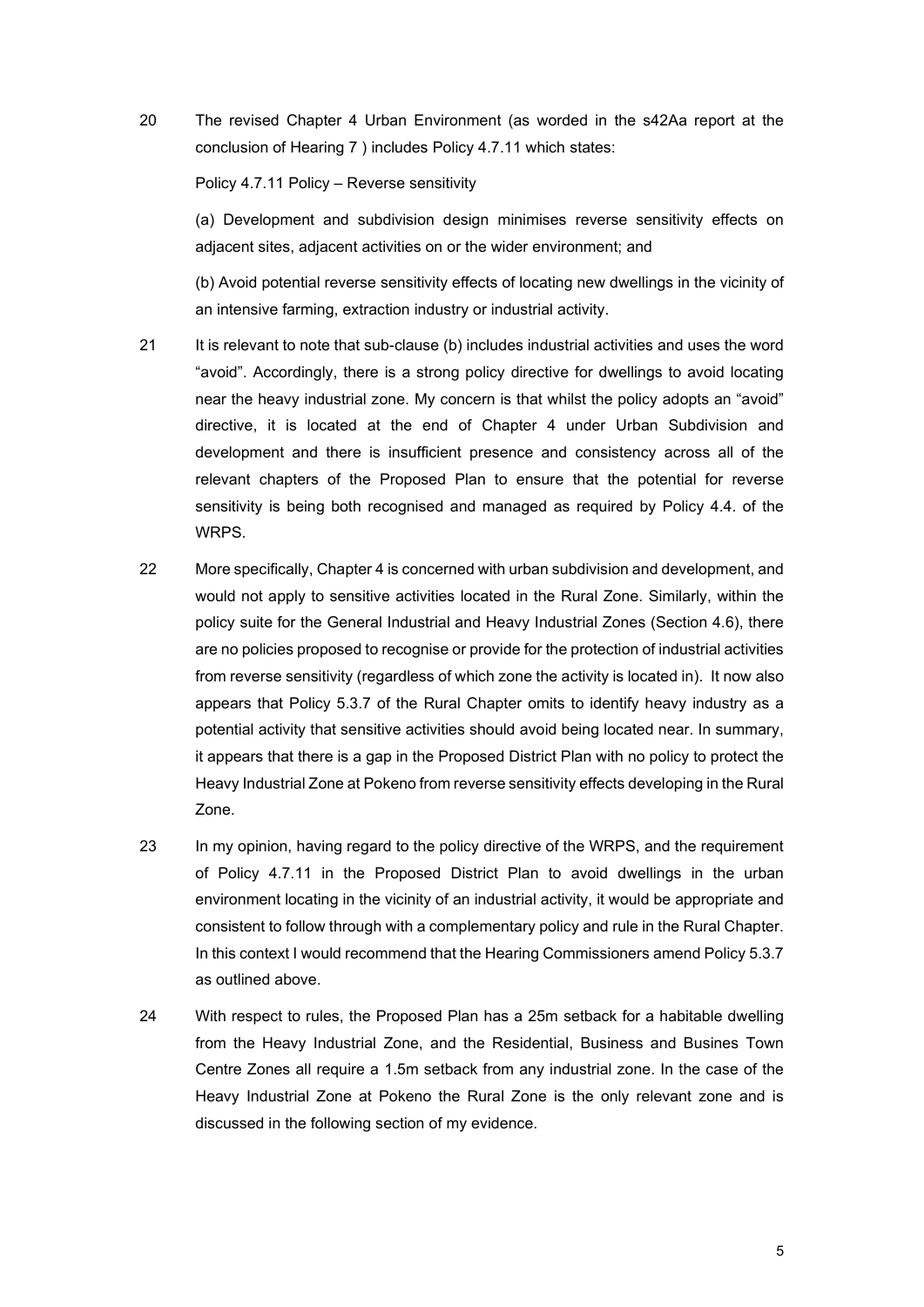## **RURAL SETBACK**

- 25 Proposed Rule 22.3.7.2 requires the following setbacks for any building for a sensitive land use in the Rural Zone.
	- 5m from the designated boundary of the railway corridor;
	- 15m from a national route or regional arterial road;
	- 35m from the designated boundary of the Waikato Expressway;
	- 200m from an Aggregate Extraction Area containing a sand resource;
	- 500m from an Aggregate Extraction Area containing a rock resource;
	- 100m from a site in the Tamahere Commercial Areas A and C:
	- 300m from the boundary of another site containing an intensive farming activity;
	- 300m from oxidation ponds that are part of a municipal wastewater treatment facility on another site;
	- 30m from a municipal wastewater treatment facility where the treatment process is fully enclosed.
- 26 Proposed Rule 22.3.7.4 Building- Noise Sensitive Activities requires acoustic insulation where noise sensitive activities are to be located within the Noise Control Boundary for the airport or Waikato Gun Club, or within 350m of the Huntly Power Station.
- 27 Synlait's submission **581.32** seeks that Rule 22.3.7.2 be amended to include a setback from the Heavy Industrial Zone boundary and submission **581.33** seeks to amend Rule 22.3.7.4 Building setback – Noise sensitive activities to include the Heavy Industrial Zone.
- 28 The s42A report writer advises that whilst supportive of setbacks as a tool to manage reverse sensitivity, that the submissions of Synlait and others have not provided sufficient analysis of what an appropriate setback would be. The writer invites submitters to provide further evidence to inform an amendment to the rule and in particular "that benefits of such regulation outweigh the costs and that the proposed regulation is justifiable in terms of s32".
- 29 In my opinion, Rule 22.3.7.4 is less appropriate for Synlait's situation. This is because it does not operate under a Noise Control Boundary; and because the necessity for separation concerns a wider range of potential environmental effects than noise. On this basis I will focus only on the matters that inform the necessity for a setback under Rule 22.3.7.2.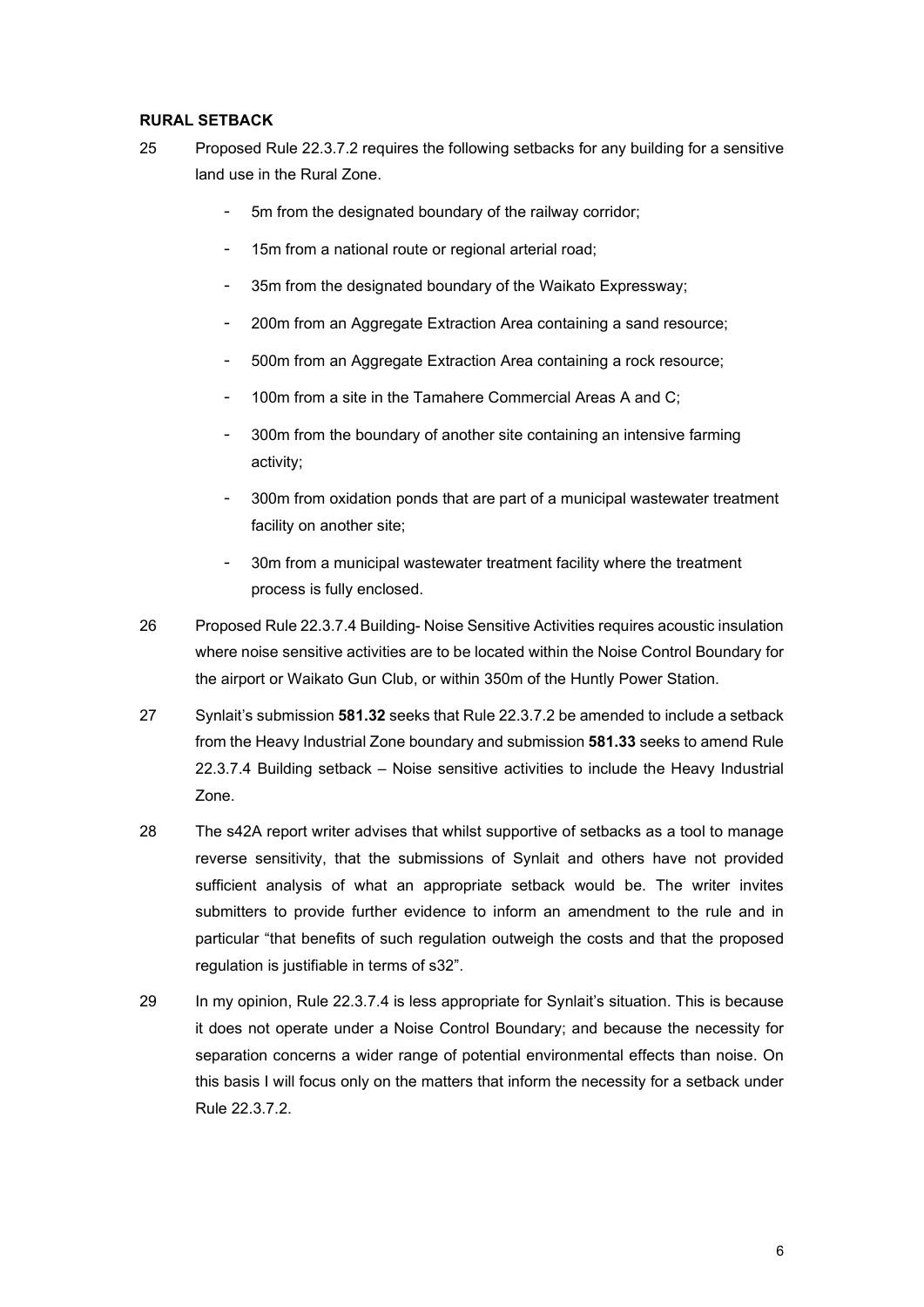#### **Waikato Regional Policy Statement**

- 30 It is firstly relevant to acknowledge that Policy 4.4 of the WRPS requires the Council to provide appropriate provisions to enable the operation and development of regionally significant infrastructure, and this includes avoiding or minimising reverse sensitivity. Accordingly, the WRPS provides a clear policy foundation for a setback control that should be acknowledged in the s32 report, and is a matter that the district plan must give effect to under s75(3) of the Resource Management Act.
- 31 Section 4.4.1 of the WRPS is also clear that regionally significant industry can have adverse effects beyond its boundaries. This potential for effects beyond the boundary is evident at the Heavy Industrial Zone at Pokeno. This reflects the scale and nature of the Synlait plant and the range of potential adverse effects that could be generated either singularly or cumulatively. Whilst the Synlait plant is subject to, and compliant with, resource consent conditions, this does not mean that rural amenity values will be achieved at the conventional setbacks for sensitive activities on an adjoining site.

#### **Synlait's Activities**

- 32 Activities undertaken on the Synlait site have the potential to detract from the amenity values that people may typically expect when establishing a sensitive activity, such as a dwelling, in the Rural Zone. For example, the Synlait plant can produce milky odours which under certain conditions some people may find objectionable. There are significant hazardous substances stored and used on site including ammonia and chlorine gas. The plant operates 24 hours per day, seven days a week. There is no change in activity between night and day, or the week and weekend. There can be noise effects from tankers and loading activities, significant night lighting and wastewater treatment facilities are located close to the boundary. In my opinion, a 25m setback on an adjoining site would not provide sufficient separation to ensure an appropriate level of amenity for a sensitive activity from a heavy industrial activity such as Synlait's plant. In addition, 25m is insufficient separation to avoid the emergence of a potential reverse sensitivity effect.
- 33 A single new dwelling at a critical location in the rural zone has the potential to create a reverse sensitivity effect. A site visit to the adjoining land by someone seeking to build a house, for example, would not necessarily fully disclose the extent to which Synlait's operations may affect their amenity values. For example wind direction may change, or vehicle movement patterns in the middle of the night would not be immediately obvious. Accordingly the inclusion of policies and rules to protect investment in regionally significant industries, needs to be sufficiently robust to avoid any initial incursion into the sensitive receiving environment.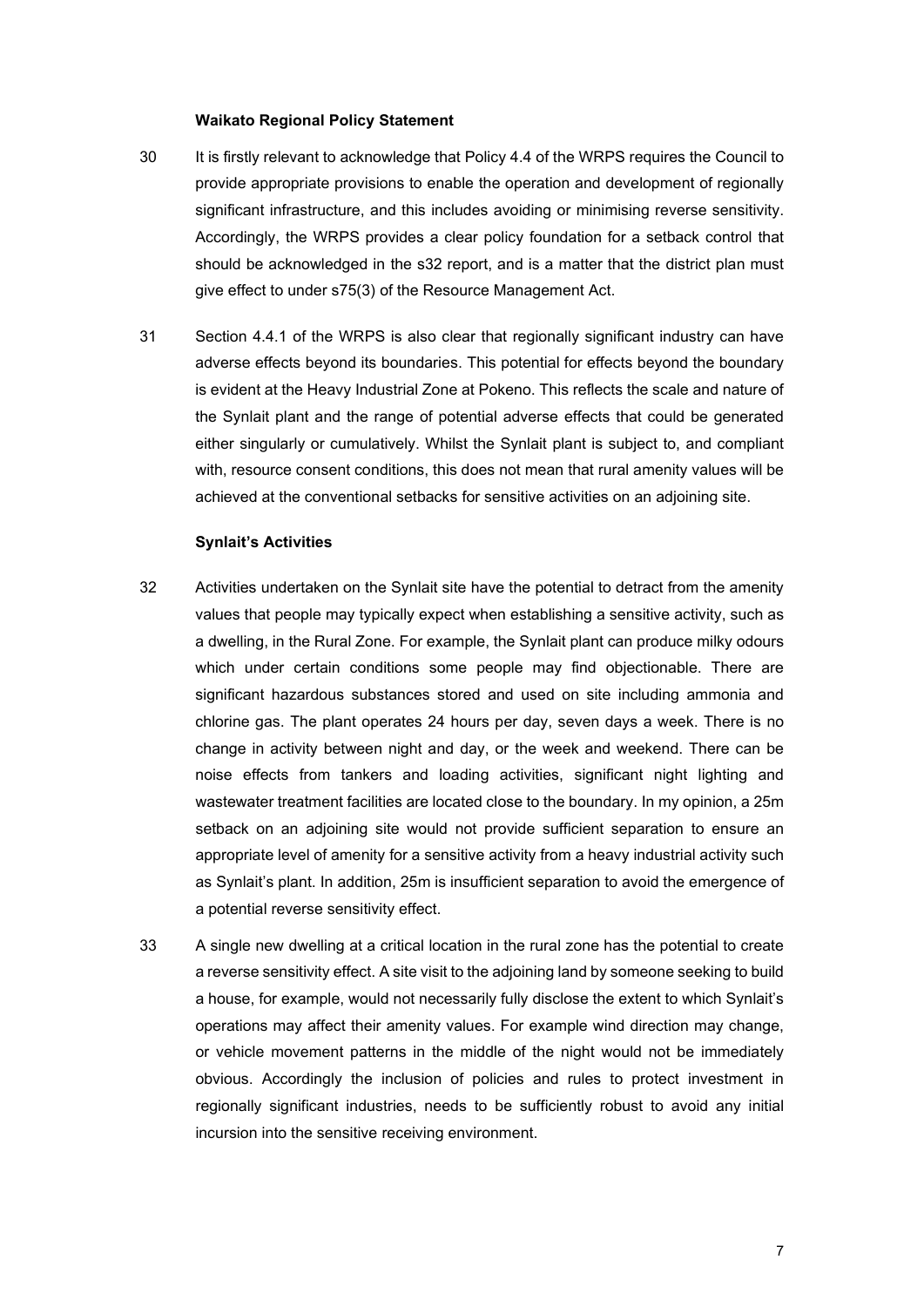- 34 In my opinion, a setback from the Heavy Industrial Zone is similar to the circumstances that apply to intensive farming. Whilst air and wastewater discharge consents are the legal responsibility of the Regional Council, district councils typically retain a degree of control through the district plan in order to provide oversight of the broader rural amenity. This also acknowledges that some aspects of the operation may still affect amenity values beyond site boundaries. The method for achieving this oversight is generally through setbacks. I would describe this as a precautionary approach to avoid potential conflict between incompatible activities. In terms of a s32 analysis, the economic cost to businesses in the Heavy Industrial Zone from encroachment by sensitive activities are potentially significant; with loss of operational capacity, an inability to realise investment, and consequences for employment.
- 35 Having regard to the nature of the activities within the Heavy Industrial Zone, I would suggest a setback of 300m for sensitive activities in the Rural Zone from the zone boundary. This is consistent with the setback for intensive farming and oxidation ponds, and is consistent with the scenario where some of the potentially more adverse environmental effects are managed through regional consents and the role of the setback is to manage reverse sensitivity effects as well as signalling a potentially lower amenity inappropriate for sensitive activities.
- 36 It is also relevant to note that the District Council's Blueprint for Pokeno includes establishing an Advanced Food Processing Cluster as a matter of high priority. Protection of the operational efficiency of the Heavy Industrial Zone would therefore be a matter of strategic importance to be provided for in the district plan.
- 37 The WRPS refers to the value and long term benefits of regionally significant industry to economic and social wellbeing. Synlait employs 110 people at its Pokeno plant which represents a \$260 million capital investment. The productivity from this site far outweighs the potential productivity achievable from the area of rural land located within 300m of the zone boundary. In addition, the majority of rural activities would not be restricted within the setback, only sensitive activities. These are limited (as per the s42A report for Hearing 5) to education facilities, residential activities, a health facility, hospital or place of assembly. Of these activities, residential activities in the form of a rural dwelling or multiple dwellings on small rural sites are most likely to be established in the rural zone. The productivity of the land is therefore not unreasonably limited or affected by an increased setback.